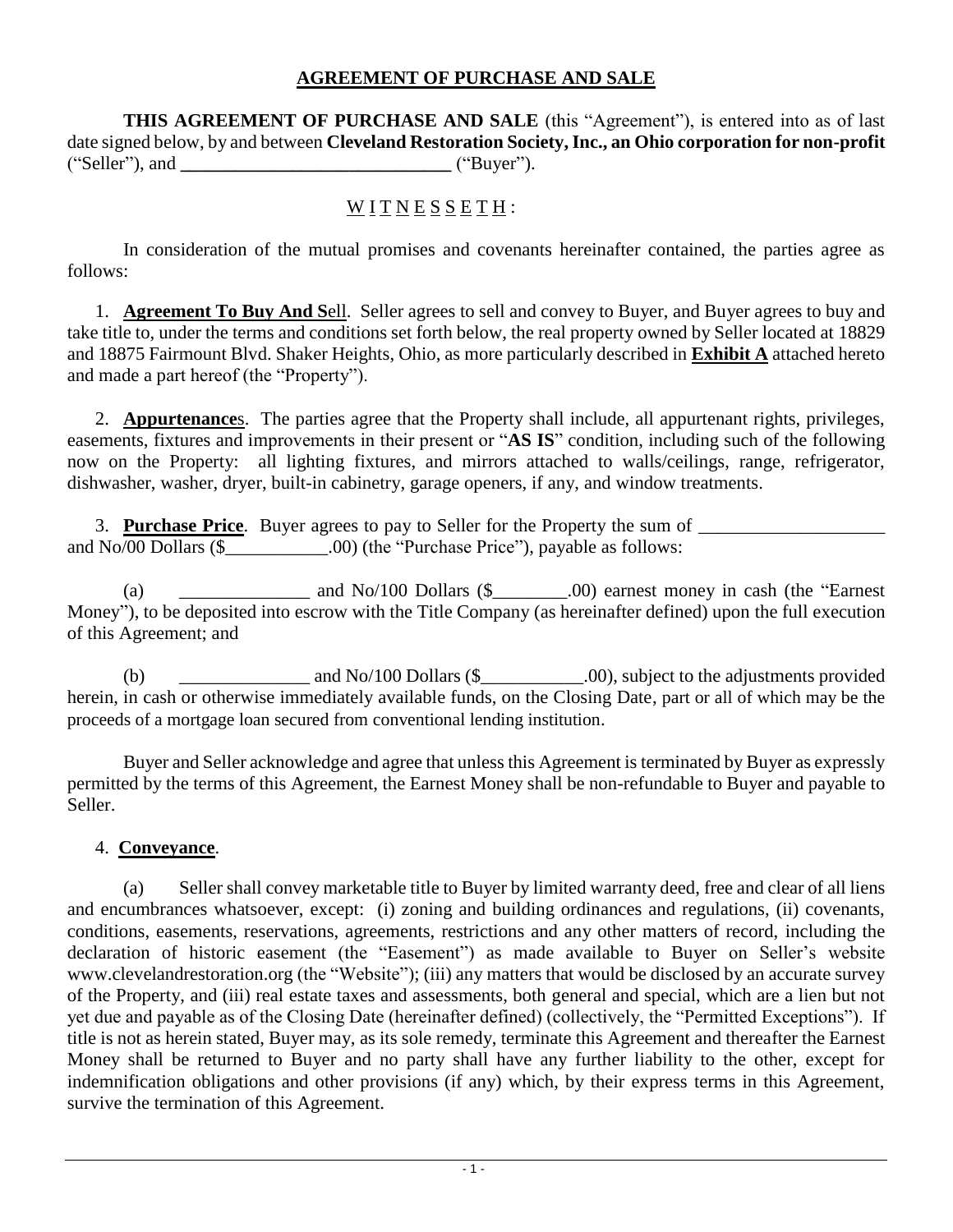(b) Promptly following the Effective Date, Buyer shall order a current title commitment for an ALTA Owner's Policy of Title Insurance from the Title Company showing the state of the title to the Property, accompanied by true, correct and legible copies of all recorded instruments affecting title, and committing to issue such Owner's Policy of Title Insurance to Buyer at Closing in the full amount of the Purchase Price (the "Title Commitment"). If any exceptions appearing in the Title Commitment, (but excluding the Easement and all items other than 2021 real estate taxes shown on the Commonwealth Land Title Insurance Company Policy Number 81306-226441470 which Seller has made available on the Website, each of which shall be a Permitted Exception) which encumber the Property, materially and adversely affect the Property, and such matters are unacceptable to Buyer, then, Buyer shall notify Seller of such fact in writing (the "Title Objection Notice") within fifteen (15) days following receipt of the Title Commitment. Buyer shall deliver to Seller a copy of the Title Commitment. If Seller is unable or unwilling, in Seller's sole discretion, to eliminate any such exceptions to Buyer's reasonable satisfaction, then Seller will notify Buyer within five (5) days after Seller's receipt of Buyer's Title Objection Notice of its inability or unwillingness to do so ("Seller's Title Response"), and if Seller and Buyer have not otherwise entered into a written agreement with respect to the elimination of such exceptions, then Buyer shall be entitled, as Buyer's sole right and remedy to either (i) terminate this Agreement by written notice delivered to Seller within five (5) days after Buyer's receipt of Seller's Title Response, in which case the Earnest Money shall be returned to Buyer and the parties shall have no further obligations or liabilities hereunder, except for indemnification obligations and other provisions (if any) which, by their express terms in this Agreement, survive the termination of this Agreement, or (ii) proceed to Closing and accept title to the Property subject to such exception(s) (which shall be deemed to be waived and accepted by Buyer). If Buyer fails to deliver such written notice, Buyer shall be deemed to have elected under (ii) above. All exceptions appearing in the Title Commitment to which Buyer does not object or which are deemed waived and accepted by Buyer as set forth above in this **Paragraph 4**, are included as "Permitted Exceptions"; provided, however, as to those exceptions to which Buyer does object, if Seller modifies any such exception to Buyer's reasonable satisfaction, then such exception, as so modified, shall be deemed included in the term "Permitted Exceptions."

5. **Title Insurance**. Buyer shall obtain a title insurance policy from \_\_\_\_\_\_\_\_\_\_\_\_\_\_\_\_\_\_\_\_\_\_\_\_\_ (the "Title Company") in the amount of the Purchase Price (the "Title Policy").

6. **Escrow Agent**. The escrow agent shall be the Title Company (the "Escrow Agent"). Buyer shall cause the escrow to be opened within five (5) days of the date hereof and shall promptly notify Seller of the number of the escrow account.

## 7. **Closing**.

(a) Closing – The Closing Date shall be on or before  $\qquad \qquad$  , 2022 (the "Closing Date") unless the parties agree otherwise in writing. All funds and documents necessary for the completion of this transaction shall be placed in escrow with the Escrow Agent on or before the Closing Date.

(b) Possession – Seller shall deliver possession to Buyer on the Closing Date.

(c) Escrow Instructions - On the Closing Date, the Escrow Agent shall first file for record Seller's deed and immediately thereafter file for record any first mortgage of Buyer, provided that the Escrow Agent shall have received all funds and documents necessary to close this transaction.

## 8. **Inspection Period**.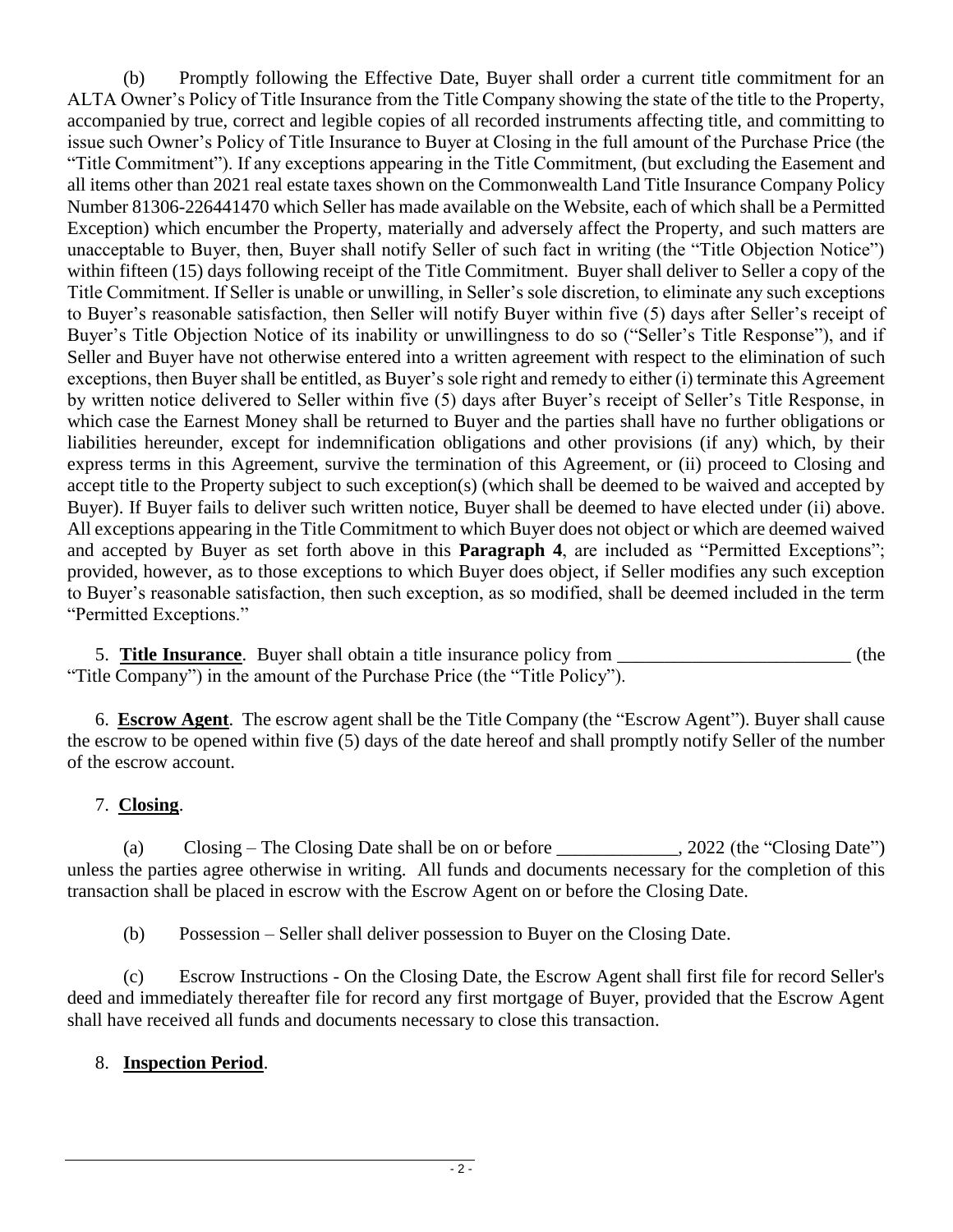(a) Buyer acknowledges receipt of the Certificate of Compliance at Point of Sale from the City of Shaker Heights which is available on the Website. Buyer has had the opportunity to visit the Property and inspect and hereby waives any further right to cause an inspection of the Property.

Buyer hereby agrees to protect, defend, indemnify, and hold harmless Seller against any loss, liability, damages, costs or expenses incurred by Seller as a result of Buyer's right of inspection granted to Buyer under this **Paragraph 8**. Furthermore, Buyer shall repair any damage to the Property caused by or resulting from the exercise of said right. Buyer acknowledges and agrees that any such inspection conducted by Buyer or Buyer's agents and representatives shall be solely at the risk of Buyer. Notwithstanding anything to the contrary set forth herein, all of the obligations of Buyer under this **Paragraph 8** shall survive the Closing or the termination of this Agreement, as the case may be.

9. **As-Is, Where-Is Condition**. **BUYER HAS HAD OR WILL HAVE THE OPPORTUNITY TO INSPECT THE PROPERTY PRIOR TO CLOSING. BUYER HEREBY ACKNOWLEDGES THE PROPERTY SHALL BE CONVEYED BY SELLER TO BUYER IN AN "AS-IS", "WHERE-IS" CONDITION WITH NO REPRESENTATIONS OR WARRANTIES OF ANY KIND, EXPRESSED OR IMPLIED, WITH RESPECT THERETO EXCEPT FOR THOSE REPRESENTATIONS AND WARRANTIES, IF ANY, EXPRESSLY SET FORTH IN THIS AGREEMENT. SELLER HAS PROVIDED BUYER WITH A SIGNED RESIDENTIAL PROPERTY DISCLOSURE FORM, AND SELLER AGREES TO NOTIFY BUYER IN WRITING OF ANY ADDITIONAL DISCLOSURE ITEMS THAT ARISE BETWEEN THE DATE OF ANY ACCEPTANCE AND THE DATE OF RECORDING THE DEED. BUYER ACKNOWLEDGED THAT THE PROPERTY WAS DONATED TO SELLER AND NEITHER SELLER NOR ANY EMPLOYEE OF SELLER HAS RESIDED IN THE PROPERTY. THIS PARAGRAPH 9 SHALL SURVIVE THE CLOSING.** 

10. **Prorations and Charges**. The parties shall prorate and apportion as of the Closing Date real estate taxes and special assessments based upon the rates and valuation shown on the latest available tax duplicate, which proration shall be final. At the Closing, Seller shall be charged the following: (a) prorated real estate taxes; (b) the cost of real estate transfer taxes, if any; (c) the cost of the title examination and Title Commitment; and (d) one-half (1/2) the escrow fee. At the Closing, Buyer shall be charged the following: (a) the cost of recording the Deed; (b) the cost of the Owner's Policy of Title Insurance, plus the full cost of any lender's policy and any endorsements or extended coverage obtained by Buyer; (c) the cost of any location survey obtained by Buyer or Buyer's lender; and (d) one-half (1/2) the escrow fee. Each party shall pay their own attorney fees.

11. **Utilities**. Seller shall pay directly all utility charges to the Closing Date. The Escrow Agent shall withhold Two Hundred and No/100 Dollars (\$200.00) from the proceeds due to Seller, which shall be to secure Seller's payment of all water charges incurred at the Property up to close of business on the Closing Date. If Seller has not paid such water and sewer charges, then the Escrow Agent shall pay such charges from the Escrow Amount. If all such water and sewer charges have been paid in full by Seller, and Seller has provided the Escrow Agent with written evidence indicating such payment, then the Escrow Agent shall deliver to Seller the Escrow Amount. Buyer shall be responsible for any utility charges incurred after the Closing Date.

12. **Loss of Property**. If the Property, is damaged or destroyed by fire or any other cause or is condemned or taken in eminent domain prior to the Closing Date, and such damage shall not have been repaired or reconstructed prior to the Closing Date to the reasonable satisfaction of Buyer, Buyer may at Buyer's option: (a) receive an assignment of the proceeds of any insurance or condemnation award payable in connection therewith, together with the amount of Seller's deductible under its insurance policy in the event of a casualty, and remain obligated to perform this Agreement; or (b) terminate this Agreement and receive back the Earnest Money and no party shall have any further liability to any other, except for indemnification obligations and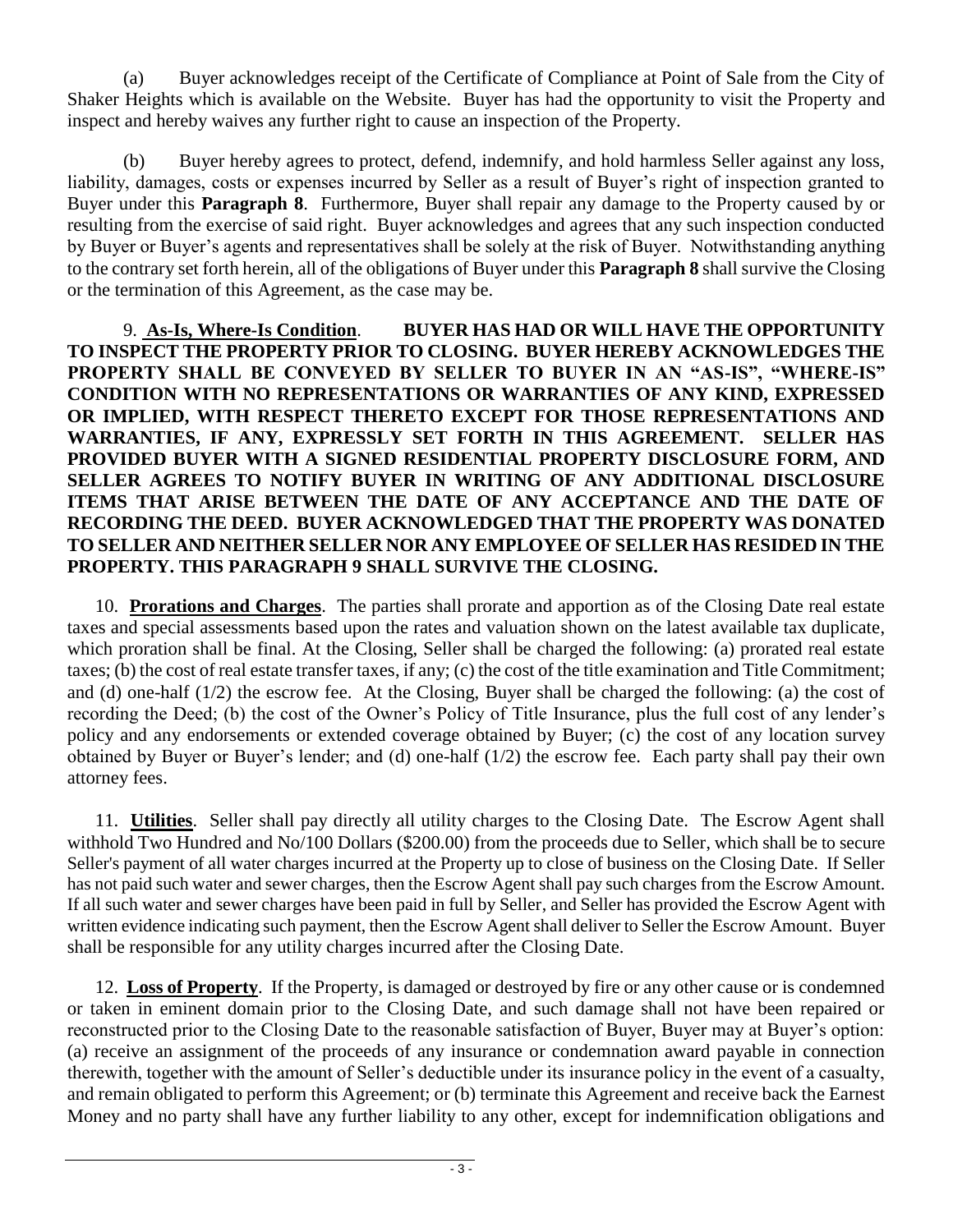other provisions (if any) which, by their express terms in this Agreement, survive the termination of this Agreement. The aforesaid option shall be exercised by Buyer by written notice to Seller within ten (10) days following notice to Buyer of such damage or condemnation.

13. **Notices**. Any notice which may be or is required to be given pursuant to the provisions of this Agreement shall be personally delivered or sent by overnight delivery service and addressed as follows with copy via email: if to Seller, to: Attn: Kathleen H. Crowther, President, 3751 Prospect Avenue, Cleveland, Ohio 44115 kcrowther@clevelandrestoration.org; if to Buyer, to:

## 14. **Default**.

\_\_\_\_\_\_\_\_\_\_\_\_\_\_\_\_\_\_\_\_\_\_\_\_\_\_\_\_\_\_\_\_\_\_\_\_\_\_\_\_\_\_.

(a) If Buyer defaults in the performance of any of its obligations and/or covenants hereunder prior to the Closing and such default is not cured within five (5) days after written notice thereof to Buyer, Seller's sole and exclusive remedy on account thereof shall be to terminate this Agreement and receive the Earnest Money as full and liquidated damages (due to the inconvenience of ascertaining and measuring actual damages and the uncertainty thereof).

(b) If Seller defaults in the performance of any of its obligations and/or covenants hereunder and such default is not cured within five (5) days after written notice thereof to Seller, provided that Buyer is not then in default hereunder, Buyer shall be entitled, as its sole remedy, to terminate this Agreement, in which event this Agreement shall be of no further force or effect and Buyer shall receive back the Earnest Money.

15. **Brokers**. Seller represents and warrants that Seller has not been represented by a broker in the transaction contemplated by this Agreement. Seller shall protect, indemnify, hold harmless, and defend Buyer against all claims for sales commissions or other similar compensation that may be asserted by any person with respect to this transaction to the extent that the liability for said compensation shall be based upon actions of Seller. [Buyer represents and warrants that Buyer has not been represented by a broker in the transaction contemplated by this Agreement.][Buyer represents and warrants that Buyer has not been represented by a broker in the transaction contemplated by this Agreement other than  $($ "Buyer's Broker"). Upon Closing, Buyer's Broker shall be paid a commission by Seller equal to 3% on the first \$100,000 of the Purchase Price and \$2% thereafter.] Buyer shall protect, indemnify, hold harmless, and defend Seller against all claims for sales commissions or other similar compensation that may be asserted by any person with respect to this transaction to the extent that the liability for said compensation shall be based upon actions of Buyer. This **Paragraph 15** shall survive the Closing.

16. **Residential Property Disclosure Form and Condition of Property**. Buyer acknowledges that a Real Property Disclosure Form and Lead Disclosure Form have been made available to Buyer by Seller on the Website. Buyer acknowledged that Seller has not, and no employee of Seller has, resided in the Property. Buyer has examined or has had the opportunity to examine the Property (including the opportunity to have the Property inspected by an inspector of Buyer's choice at Buyer's expense) and agrees that the Property is being purchased in its **"as is"** present physical condition. Buyer has not relied upon any representations, warranties or statements about the Property unless specifically written in this Agreement.

## 17. **Miscellaneous**.

(a) This Agreement contains a complete expression of the agreement between the parties with respect to the Property, and there are no promises, representations, inducements or understandings, oral or otherwise, except as are herein provided. This Agreement may not be amended or modified except by a writing signed by the parties hereto.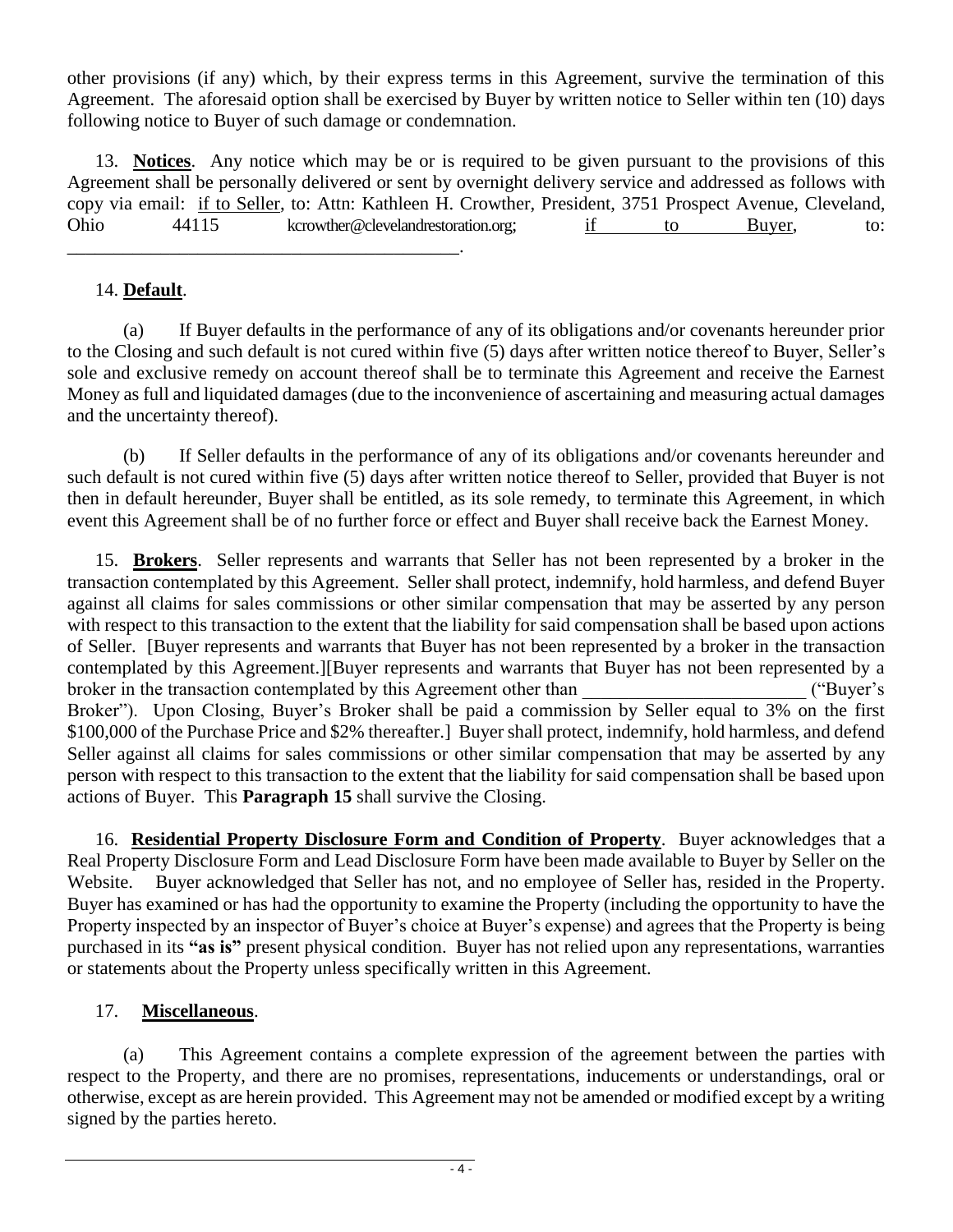(b) This Agreement shall be binding upon and shall inure to the benefit of the parties hereto and their respective successors and assigns. Buyer shall have the right to take title to the Property using a nominee, but Buyer shall not be released from its obligations hereunder.

(c) If any provisions of this Agreement or the application thereof to any part or circumstances shall, to any extent, be held to be invalid or unenforceable by a court of competent jurisdiction, the remainder of this Agreement shall be valid and enforceable to the fullest extent of the law.

(d) The paragraph headings contained in this Agreement are for reference purposes only, and shall not affect in any way the meaning or interpretation of this Agreement.

(e) This Agreement shall be interpreted according to the laws of the State of Ohio.

(f) Time is of the essence in this Agreement.

(g) The Effective Date of this Agreement as set forth in the introduction hereto shall be the later of the dates set forth below Buyer's and Seller's signatures.

(h) Seller warrants that Seller has not received any written notice with respect to the Property pursuant to Ohio's registered sex offender law as of the Effective Date, and will deliver to Buyer copies of any such notices received by Seller prior to the Closing Date. Buyer acknowledges that Buyer assumes all responsibility for making inquiry with the local sheriff's office as to registered sex offenders in the area and will rely solely on such inquiry.

(j) "Business Day" means each day of the year other than Saturdays, Sundays, legal holidays, days on which banking institutions are generally authorized or obligated by law to close in the State of Ohio.

[signatures on following page]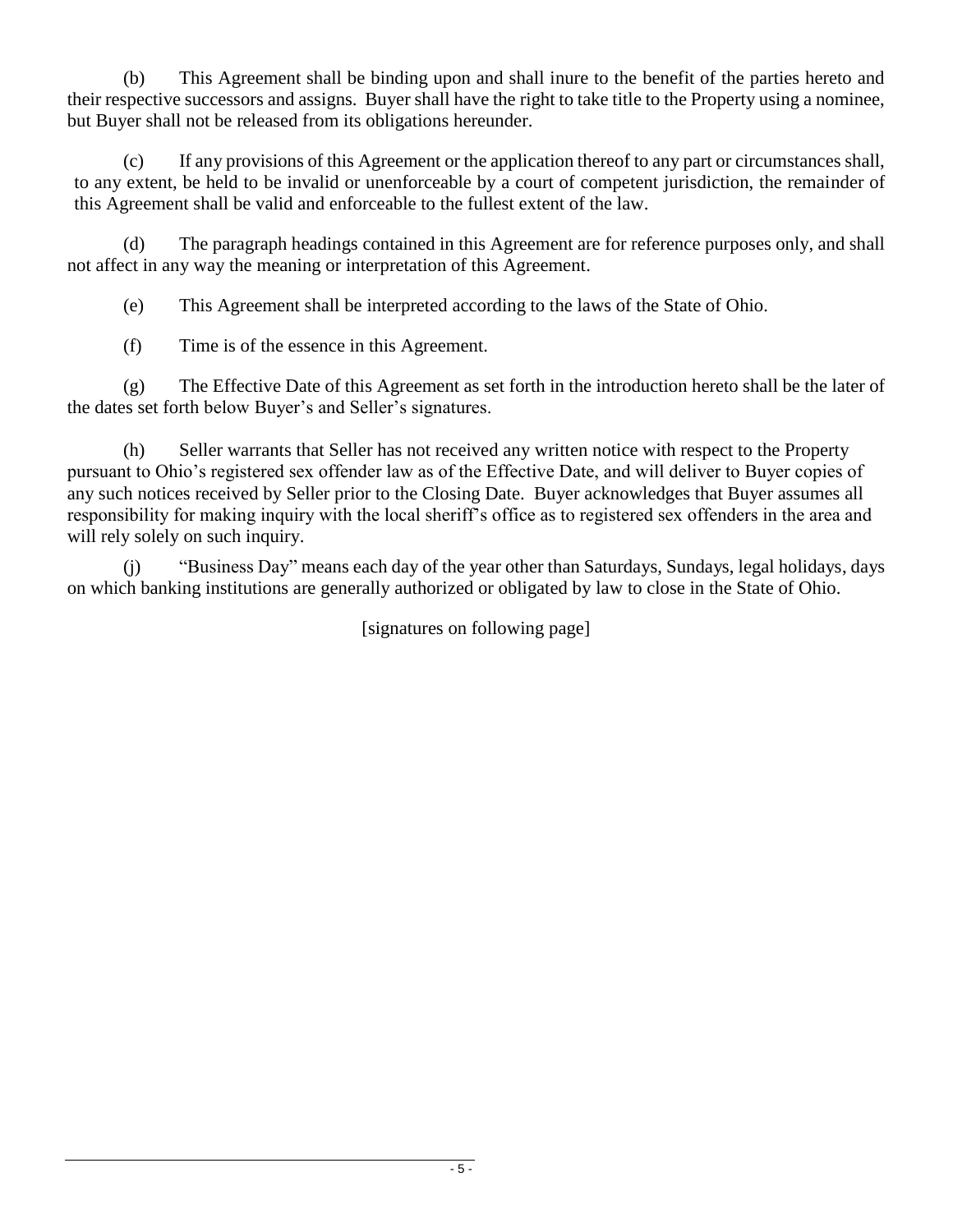IN WITNESS WHEREOF, the parties hereto have signed this Agreement as of the last date signed below.

| <b>SELLER:</b><br><b>CLEVELAND RESTORATION</b><br>SOCIETY, INC.                                                                                                                      | <b>BUYER:</b>      |
|--------------------------------------------------------------------------------------------------------------------------------------------------------------------------------------|--------------------|
|                                                                                                                                                                                      | <b>Print Name:</b> |
| $\mathbf{B}\mathbf{v}$ :<br><u> 1989 - André Maria de Arabel de la contrada de la contrada de la contrada de la contrada de la contrada de la</u><br>Kathleen H. Crowther, President | <b>Print Name:</b> |
| Date:                                                                                                                                                                                | Date:              |